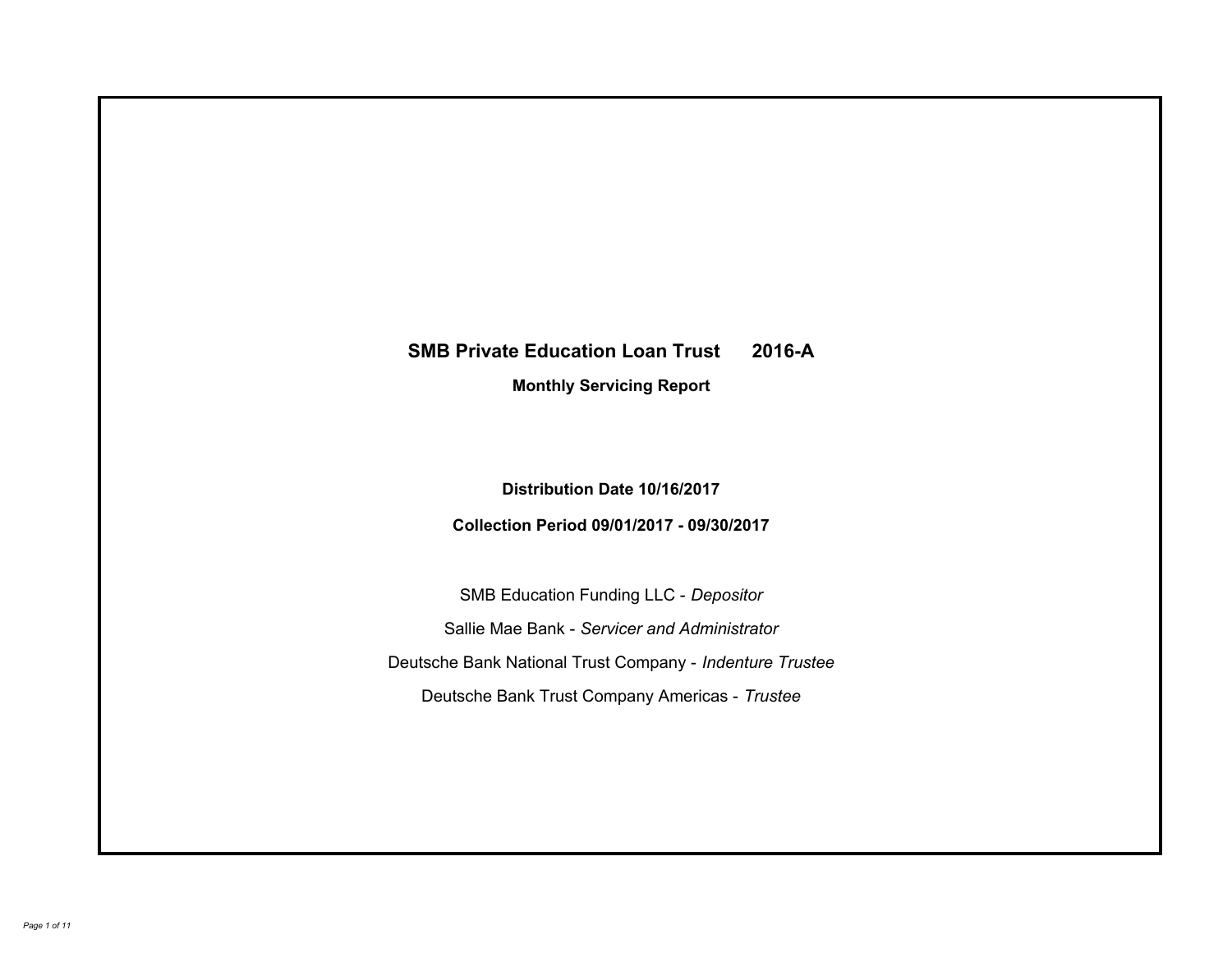| A           | <b>Student Loan Portfolio Characteristics</b>                  |                                              | Settlement Date<br>05/26/2016 | 08/31/2017           | 09/30/2017           |
|-------------|----------------------------------------------------------------|----------------------------------------------|-------------------------------|----------------------|----------------------|
|             | <b>Principal Balance</b>                                       |                                              | \$585,861,635.84              | \$518,333,001.80     | \$512,020,181.04     |
|             | Interest to be Capitalized Balance                             |                                              | 32,367,510.93                 | 34,932,514.65        | 35,706,970.22        |
|             | Pool Balance                                                   |                                              | \$618,229,146.77              | \$553,265,516.45     | \$547,727,151.26     |
|             | Weighted Average Coupon (WAC)                                  |                                              |                               |                      |                      |
|             |                                                                | WAC1 (Contractual Interest Rate on the Loan) | 8.26%                         | 8.83%                | 8.82%                |
|             |                                                                | WAC2 (Average of Applicable Interest Rate)   | 8.23%                         | 8.78%                | 8.77%                |
|             | WAC3 (Average of Actual Interest Rate)                         |                                              | 8.16%                         | 8.70%                | 8.69%                |
|             | Weighted Average Remaining Term                                |                                              | 134.18                        | 127.43               | 127.69               |
|             | Number of Loans                                                |                                              | 53,959                        | 48,122               | 47,649               |
|             | Number of Borrowers                                            |                                              | 52,283                        | 46,307               | 45,865               |
|             | Pool Factor<br>Since Issued Total Constant Prepayment Rate (1) |                                              |                               | 0.894919820<br>7.80% | 0.885961385<br>7.94% |
|             |                                                                |                                              |                               |                      |                      |
| B           | <b>Debt Securities</b>                                         | Cusip/Isin                                   | 09/15/2017                    |                      | 10/16/2017           |
|             | A1                                                             | 78449FAA9                                    | \$42,289,667.51               |                      | \$34,920,254.83      |
|             | A <sub>2</sub> A                                               | 78449FAB7                                    | \$218,000,000.00              |                      | \$218,000,000.00     |
|             | A2B                                                            | 78449FAC5                                    | \$134,000,000.00              |                      | \$134,000,000.00     |
|             | в                                                              | 78449FAD3                                    | \$50,000,000.00               |                      | \$50,000,000.00      |
|             |                                                                |                                              |                               |                      |                      |
| $\mathsf C$ | <b>Certificates</b>                                            | <b>Cusip/Isin</b>                            | 09/15/2017                    |                      | 10/16/2017           |
|             | Residual                                                       | 78449F101                                    | \$100,000.00                  |                      | \$100,000.00         |
|             |                                                                |                                              |                               |                      |                      |
| D           | <b>Account Balances</b>                                        |                                              | 09/15/2017                    |                      | 10/16/2017           |
|             | Reserve Account Balance                                        |                                              | \$1,557,854.00                |                      | \$1,557,854.00       |
|             |                                                                |                                              |                               |                      |                      |
| E           | <b>Asset / Liability</b>                                       |                                              | 09/15/2017                    |                      | 10/16/2017           |
|             | Overcollateralization Percentage                               |                                              | 19.70%                        |                      | 20.23%               |
|             | Specified Overcollateralization Amount                         |                                              | \$165,979,654.94              |                      | \$164,318,145.38     |
|             | Actual Overcollateralization Amount                            |                                              | \$108,975,848.94              |                      | \$110,806,896.43     |

(1) For additional information, see 'Since Issued CPR Methodology' found on page 11 of this report.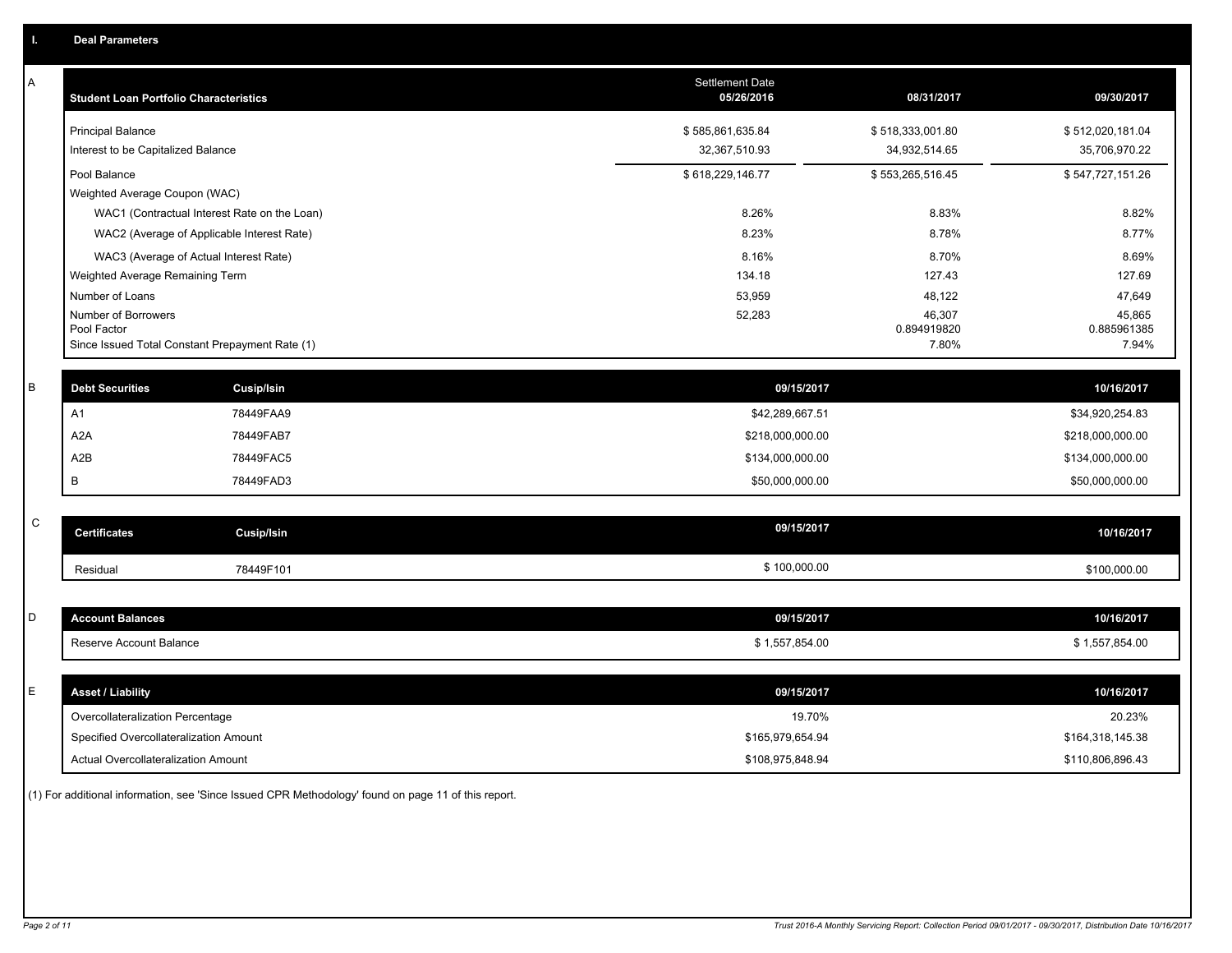# **II. 2016-A Trust Activity 09/01/2017 through 09/30/2017**

| A | <b>Student Loan Principal Receipts</b>                           |                |
|---|------------------------------------------------------------------|----------------|
|   | <b>Borrower Principal</b>                                        | 6,408,129.34   |
|   | <b>Consolidation Activity Principal</b>                          | 0.00           |
|   | Seller Principal Reimbursement                                   | 62.90          |
|   | Servicer Principal Reimbursement                                 | 0.00           |
|   | Delinquent Principal Purchases by Servicer                       | 0.00           |
|   | <b>Other Principal Deposits</b>                                  | 0.00           |
|   | <b>Total Principal Receipts</b>                                  | \$6,408,192.24 |
| B | <b>Student Loan Interest Receipts</b>                            |                |
|   | <b>Borrower Interest</b>                                         | 2,270,393.11   |
|   | <b>Consolidation Activity Interest</b>                           | 0.00           |
|   | Seller Interest Reimbursement                                    | 0.27           |
|   | Servicer Interest Reimbursement                                  | 0.00           |
|   | Delinquent Interest Purchases by Servicer                        | 0.00           |
|   | Other Interest Deposits                                          | 0.00           |
|   | <b>Total Interest Receipts</b>                                   | \$2,270,393.38 |
| C | <b>Recoveries on Realized Losses</b>                             | \$75,233.55    |
| D | <b>Investment Income</b>                                         | \$7,416.99     |
| Е | <b>Funds Borrowed from Next Collection Period</b>                | \$0.00         |
| F | <b>Funds Repaid from Prior Collection Period</b>                 | \$0.00         |
| G | <b>Loan Sale or Purchase Proceeds</b>                            | \$0.00         |
| н | Initial Deposits to Distribution Account                         | \$0.00         |
|   | <b>Excess Transferred from Other Accounts</b>                    | \$0.00         |
| J | <b>Borrower Benefit Reimbursements</b>                           | \$0.00         |
| Κ | <b>Other Deposits</b>                                            | \$0.00         |
| Г | <b>Other Fees Collected</b>                                      | \$0.00         |
| M | <b>AVAILABLE FUNDS</b>                                           | \$8,761,236.16 |
| N | Non-Cash Principal Activity During Collection Period             | \$95,371.48    |
| O | Aggregate Purchased Amounts by the Depositor, Servicer or Seller | \$0.00         |
| P | Aggregate Loan Substitutions                                     | \$0.00         |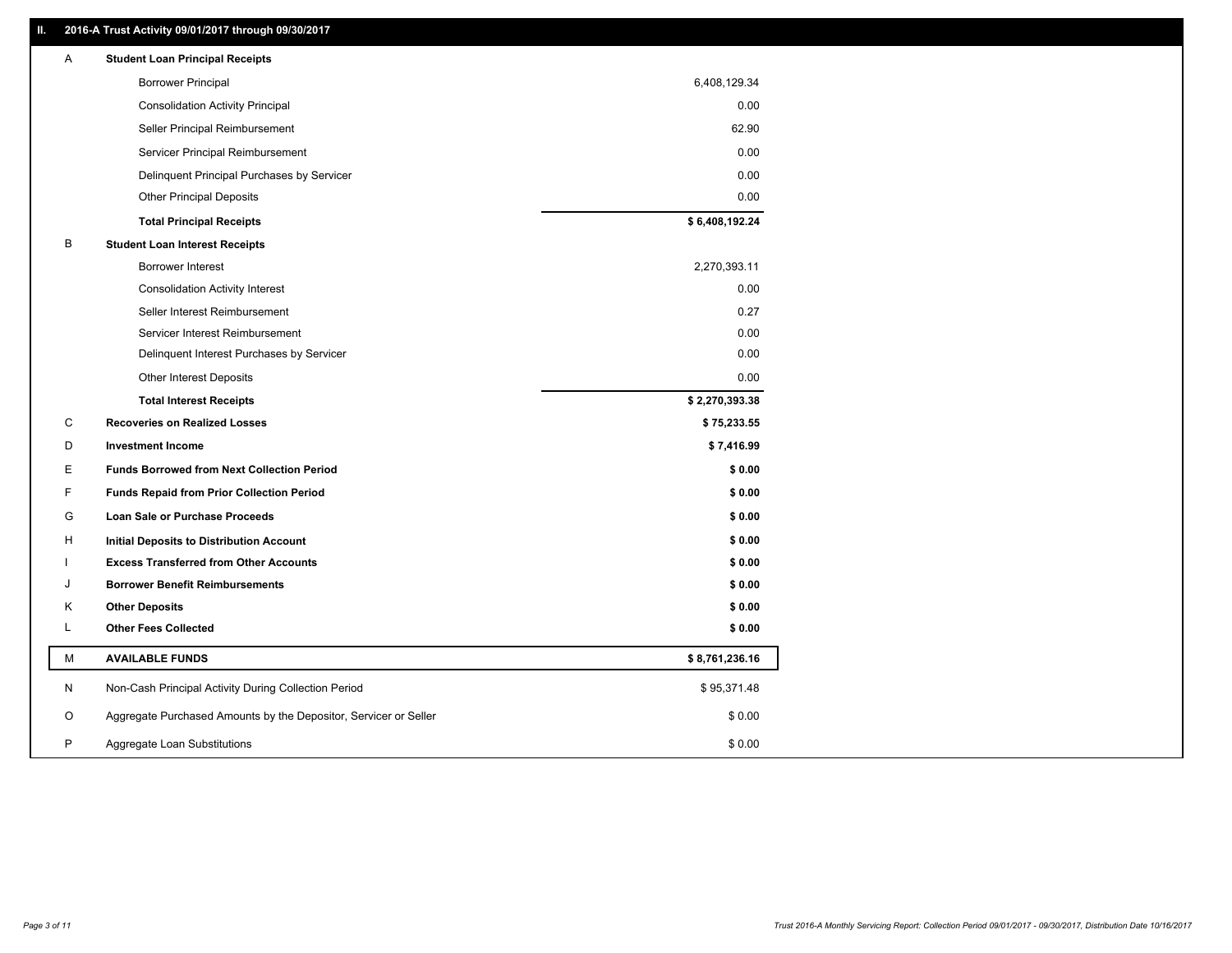|                   |                       |                          |         |                                                           | <b>Loans by Repayment Status</b> |                            |                          |         |                                                                  |                |                            |
|-------------------|-----------------------|--------------------------|---------|-----------------------------------------------------------|----------------------------------|----------------------------|--------------------------|---------|------------------------------------------------------------------|----------------|----------------------------|
|                   |                       |                          |         | 09/30/2017                                                |                                  |                            |                          |         | 08/31/2017                                                       |                |                            |
|                   |                       | <b>Wtd Avg</b><br>Coupon | # Loans | Principal and<br><b>Interest Accrued</b><br>to Capitalize | % of Principal                   | % of Loans in<br>Repay (1) | <b>Wtd Avg</b><br>Coupon | # Loans | <b>Principal and</b><br><b>Interest Accrued</b><br>to Capitalize | % of Principal | % of Loans in<br>Repay (1) |
| INTERIM:          | IN SCHOOL             | 9.54%                    | 6,183   | \$81,599,785.25                                           | 14.898%                          | $-$ %                      | 9.53%                    | 6,467   | \$83,970,052.99                                                  | 15.177%        | $-$ %                      |
|                   | GRACE                 | 9.24%                    | 3,304   | \$44,375,278.25                                           | 8.102%                           | $-$ %                      | 9.26%                    | 3,116   | \$42,626,320.24                                                  | 7.704%         | $-$ %                      |
|                   | <b>DEFERMENT</b>      | 9.48%                    | 1,878   | \$20,171,493.48                                           | 3.683%                           | $-$ %                      | 9.47%                    | 1,634   | \$17,684,446.98                                                  | 3.196%         | $-$ %                      |
| <b>REPAYMENT:</b> | <b>CURRENT</b>        | 8.38%                    | 34,085  | \$373,597,737.81                                          | 68.209%                          | 93.032%                    | 8.40%                    | 34,771  | \$381,241,161.89                                                 | 68.907%        | 93.216%                    |
|                   | 31-60 DAYS DELINQUENT | 9.44%                    | 637     | \$7,571,749.81                                            | 1.382%                           | 1.885%                     | 9.50%                    | 589     | \$6,740,690.02                                                   | 1.218%         | 1.648%                     |
|                   | 61-90 DAYS DELINQUENT | 9.58%                    | 264     | \$2,792,429.35                                            | 0.510%                           | 0.695%                     | 9.31%                    | 215     | \$2,573,212.85                                                   | 0.465%         | 0.629%                     |
|                   | > 90 DAYS DELINQUENT  | 9.53%                    | 100     | \$1,363,604.80                                            | 0.249%                           | 0.340%                     | 10.04%                   | 121     | \$1,352,282.84                                                   | 0.244%         | 0.331%                     |
|                   | <b>FORBEARANCE</b>    | 8.58%                    | 1,198   | \$16,255,072.51                                           | 2.968%                           | 4.048%                     | 8.58%                    | 1,209   | \$17,077,348.64                                                  | 3.087%         | 4.176%                     |
| <b>TOTAL</b>      |                       |                          | 47,649  | \$547,727,151.26                                          | 100.00%                          | 100.00%                    |                          | 48,122  | \$553,265,516.45                                                 | 100.00%        | 100.00%                    |

Percentages may not total 100% due to rounding  $\star$ 

1 Loans classified in "Repayment" include any loan for which interim interest only, \$25 fixed payments or full principal and interest payments are due.

|                         |                                                                                                                              |                          |         |                                                           | <b>Loans by Borrower Status</b> |                                |                          |         |                                                                  |                |                                |
|-------------------------|------------------------------------------------------------------------------------------------------------------------------|--------------------------|---------|-----------------------------------------------------------|---------------------------------|--------------------------------|--------------------------|---------|------------------------------------------------------------------|----------------|--------------------------------|
|                         |                                                                                                                              |                          |         | 09/30/2017                                                |                                 |                                |                          |         | 08/31/2017                                                       |                |                                |
|                         |                                                                                                                              | <b>Wtd Avg</b><br>Coupon | # Loans | Principal and<br><b>Interest Accrued</b><br>to Capitalize | % of Principal                  | % of Loans in<br>P&I Repay (2) | <b>Wtd Avg</b><br>Coupon | # Loans | <b>Principal and</b><br><b>Interest Accrued</b><br>to Capitalize | % of Principal | % of Loans in<br>P&I Repay (2) |
| INTERIM:                | IN SCHOOL                                                                                                                    | 8.97%                    | 13,874  | \$185,634,725.35                                          | 33.892%                         | $-$ %                          | 8.98%                    | 14,400  | \$190,896,255.02                                                 | 34.504%        | $-$ %                          |
|                         | GRACE                                                                                                                        | 8.76%                    | 6,631   | \$90,095,169.39                                           | 16.449%                         | $-$ %                          | 8.73%                    | 6,283   | \$86,431,218.18                                                  | 15.622%        | $-$ %                          |
|                         | <b>DEFERMENT</b>                                                                                                             | 9.07%                    | 3,599   | \$38,429,979.13                                           | 7.016%                          | $-$ %                          | 9.05%                    | 3,168   | \$33,840,610.45                                                  | 6.117%         | $-$ %                          |
| P&I REPAYMENT:          | <b>CURRENT</b>                                                                                                               | 8.31%                    | 21,466  | \$207,170,267.88                                          | 37.824%                         | 88.698%                        | 8.36%                    | 22,235  | \$215,792,714.01                                                 | 39.003%        | 89.135%                        |
|                         | 31-60 DAYS DELINQUENT                                                                                                        | 9.45%                    | 553     | \$6,518,239.96                                            | 1.190%                          | 2.791%                         | 9.52%                    | 519     | \$5,655,665.57                                                   | 1.022%         | 2.336%                         |
|                         | 61-90 DAYS DELINQUENT                                                                                                        | 9.49%                    | 236     | \$2,362,344.03                                            | 0.431%                          | 1.011%                         | 9.30%                    | 193     | \$2,252,391.57                                                   | 0.407%         | 0.930%                         |
|                         | > 90 DAYS DELINQUENT                                                                                                         | 9.52%                    | 92      | \$1,261,353.01                                            | 0.230%                          | 0.540%                         | 10.03%                   | 115     | \$1,319,313.01                                                   | 0.238%         | 0.545%                         |
|                         | FORBEARANCE                                                                                                                  | 8.58%                    | 1,198   | \$16,255,072.51                                           | 2.968%                          | 6.959%                         | 8.58%                    | 1,209   | \$17,077,348.64                                                  | 3.087%         | 7.054%                         |
| <b>TOTAL</b><br>$\star$ | Percentages may not total 100% due to rounding                                                                               |                          | 47,649  | \$547,727,151.26                                          | 100.00%                         | 100.00%                        |                          | 48,122  | \$553,265,516.45                                                 | 100.00%        | 100.00%                        |
|                         | 2 Loans classified in "P&I Repayment" includes only those loans for which scheduled principal and interest payments are due. |                          |         |                                                           |                                 |                                |                          |         |                                                                  |                |                                |

WAC reflects WAC3 To conform with company standard reporting these sections now include Princial and Interest Accrued to Capitalize.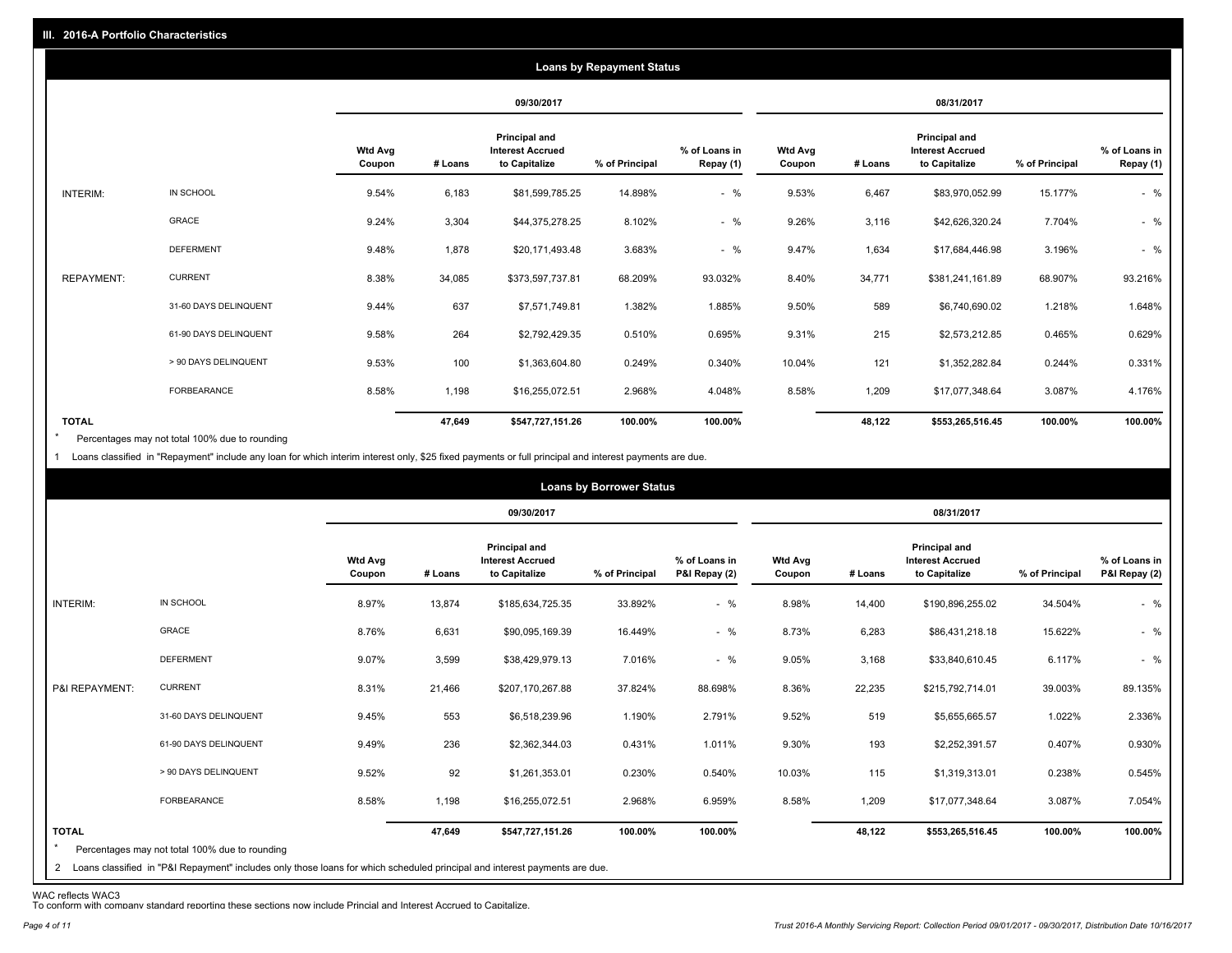|                                                                                                  | 9/30/2017        | 8/31/2017        |  |
|--------------------------------------------------------------------------------------------------|------------------|------------------|--|
| Pool Balance                                                                                     | \$547,727,151.26 | \$553,265,516.45 |  |
| Total # Loans                                                                                    | 47,649           | 48,122           |  |
| <b>Total # Borrowers</b>                                                                         | 45,865           | 46,307           |  |
| Weighted Average Coupon                                                                          | 8.77%            | 8.78%            |  |
| Weighted Average Remaining Term                                                                  | 127.69           | 127.43           |  |
| Percent of Pool - Cosigned                                                                       | 92.4%            | 92.4%            |  |
| Percent of Pool - Non Cosigned                                                                   | 7.6%             | 7.6%             |  |
| Borrower Interest Accrued for Period                                                             | \$3,648,874.00   | \$3,823,843.81   |  |
| <b>Outstanding Borrower Interest Accrued</b>                                                     | \$38,167,698.19  | \$37,444,235.79  |  |
| Gross Principal Realized Loss - Periodic                                                         | \$514,548.01     | \$542,182.67     |  |
| Gross Principal Realized Loss - Cumulative                                                       | \$6,903,286.35   | \$6,388,738.34   |  |
| Recoveries on Realized Losses - Periodic                                                         | \$75,233.55      | \$92,734.97      |  |
| Recoveries on Realized Losses - Cumulative                                                       | \$603,242.57     | \$528,009.02     |  |
| Net Losses - Periodic                                                                            | \$439,314.46     | \$449,447.70     |  |
| Net Losses - Cumulative                                                                          | \$6,300,043.78   | \$5,860,729.32   |  |
| Non-Cash Principal Activity - Capitalized Interest                                               | \$610,170.08     | \$518,787.31     |  |
| Since Issued Total Constant Prepayment Rate (CPR) (1)                                            | 7.94%            | 7.80%            |  |
| <b>Loan Substitutions</b>                                                                        | \$0.00           | \$0.00           |  |
| <b>Cumulative Loan Substitutions</b>                                                             | \$0.00           | \$0.00           |  |
| <b>Unpaid Servicing Fees</b>                                                                     | \$0.00           | \$0.00           |  |
| <b>Unpaid Administration Fees</b>                                                                | \$0.00           | \$0.00           |  |
| <b>Unpaid Carryover Servicing Fees</b>                                                           | \$0.00           | \$0.00           |  |
| Note Interest Shortfall                                                                          | \$0.00           | \$0.00           |  |
| Loans in Modification                                                                            | \$9,569,016.70   | \$8,783,761.56   |  |
| % of Loans in Modification as a % of Loans in Repayment (P&I)                                    | 4.40%            | 3.90%            |  |
|                                                                                                  |                  |                  |  |
| % Annualized Gross Principal Realized Loss - Periodic as a %<br>of Loans in Repayment (P&I) * 12 | 2.84%            | 2.89%            |  |
| % Gross Principal Realized Loss - Cumulative as a % of<br>Original Pool Balance                  | 1.12%            | 1.03%            |  |

\* In accordance with the Servicer's current policies and procedures, after September 1, 2017 loans subject to bankruptcy claims will not be reported as a charged-off unless and until they are delinquent for 120 days.

(1) For additional information, see 'Since Issued CPR Methodology' found on page 11 of this report.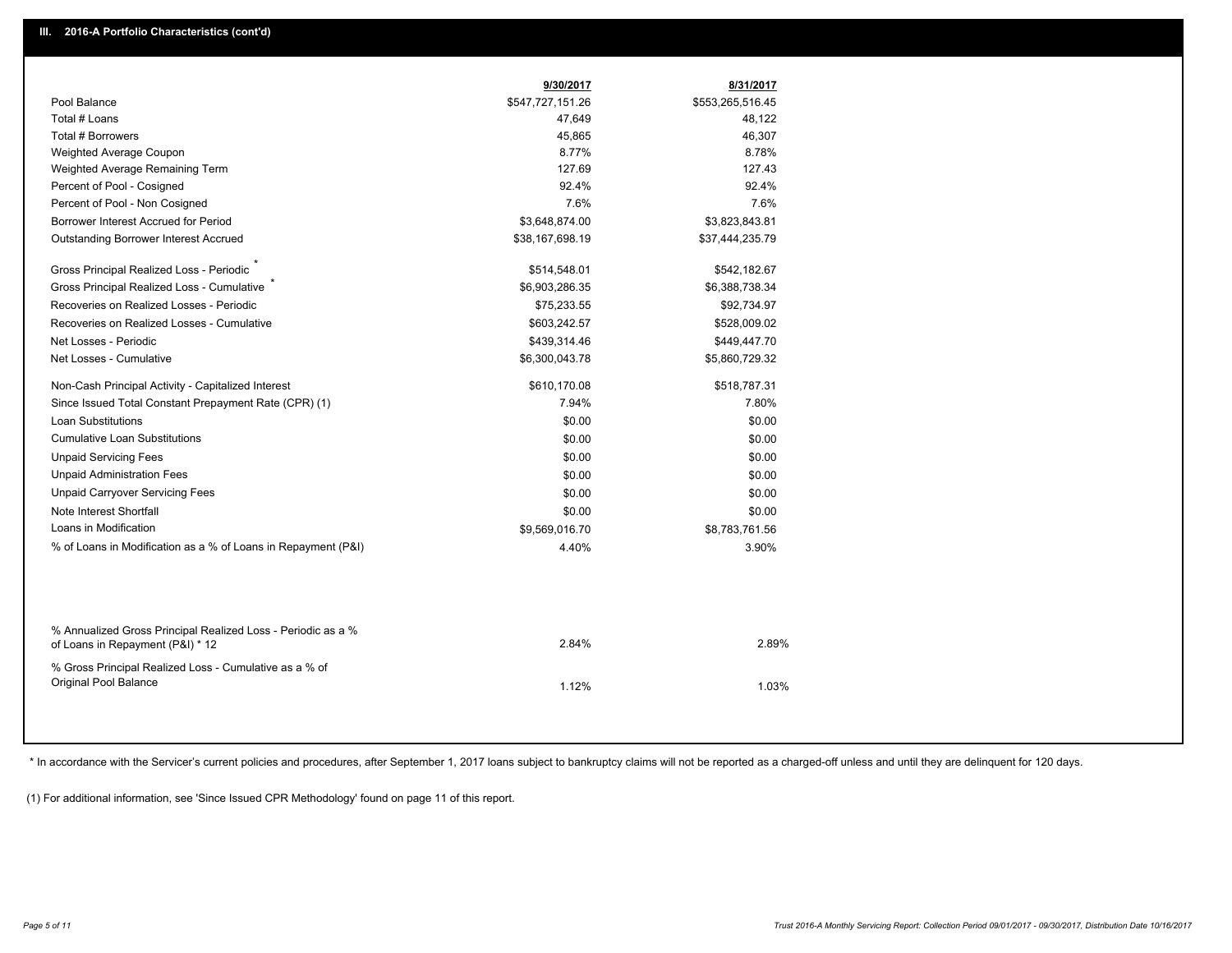#### **Loan Program**  A

|                                    | Weighted<br><b>Average Coupon</b> | # LOANS | <b>\$ AMOUNT</b> | $%$ *     |
|------------------------------------|-----------------------------------|---------|------------------|-----------|
| - Smart Option Interest-Only Loans | 7.57%                             | 11.083  | \$104,564,447.40 | 19.091%   |
| - Smart Option Fixed Pay Loans     | 8.74%                             | 12,978  | \$174,657,235.95 | 31.888%   |
| - Smart Option Deferred Loans      | 9.10%                             | 23,588  | \$268,505,467.91 | 49.022%   |
| - Other Loan Programs              | $0.00\%$                          | 0       | \$0.00           | $0.000\%$ |
| <b>Total</b>                       | 8.69%                             | 47,649  | \$547,727,151.26 | 100.000%  |

\* Percentages may not total 100% due to rounding

B

C

**Index Type**

|                       | Weighted<br><b>Average Coupon</b> | # LOANS | <b>\$ AMOUNT</b> | $%$ *     |
|-----------------------|-----------------------------------|---------|------------------|-----------|
| - Fixed Rate Loans    | 9.01%                             | 8,641   | \$107,416,335.58 | 19.611%   |
| - LIBOR Indexed Loans | 8.61%                             | 39,008  | \$440,310,815.68 | 80.389%   |
| - Other Index Rates   | $0.00\%$                          | 0       | \$0.00           | $0.000\%$ |
| Total                 | 8.69%                             | 47,649  | \$547,727,151.26 | 100.000%  |

\* Percentages may not total 100% due to rounding

# **Weighted Average Recent FICO**

| $0 - 639$          | 3,104  | \$30,490,198.08  | 5.567%   |
|--------------------|--------|------------------|----------|
| 640 - 669          | 2,711  | \$28,344,507.83  | 5.175%   |
| 670 - 699          | 5,547  | \$63,895,467.63  | 11.666%  |
| 700 - 739          | 10,930 | \$126,848,680.52 | 23.159%  |
| $740 +$            | 25,346 | \$298,085,612.52 | 54.422%  |
| N/A <sup>(1)</sup> | 11     | \$62,684.68      | 0.011%   |
| <b>Total</b>       | 47,649 | \$547,727,151.26 | 100.000% |

WAC reflects WAC3

To conform with company standard reporting these sections now include Princial and Interest Accrued to Capitalize.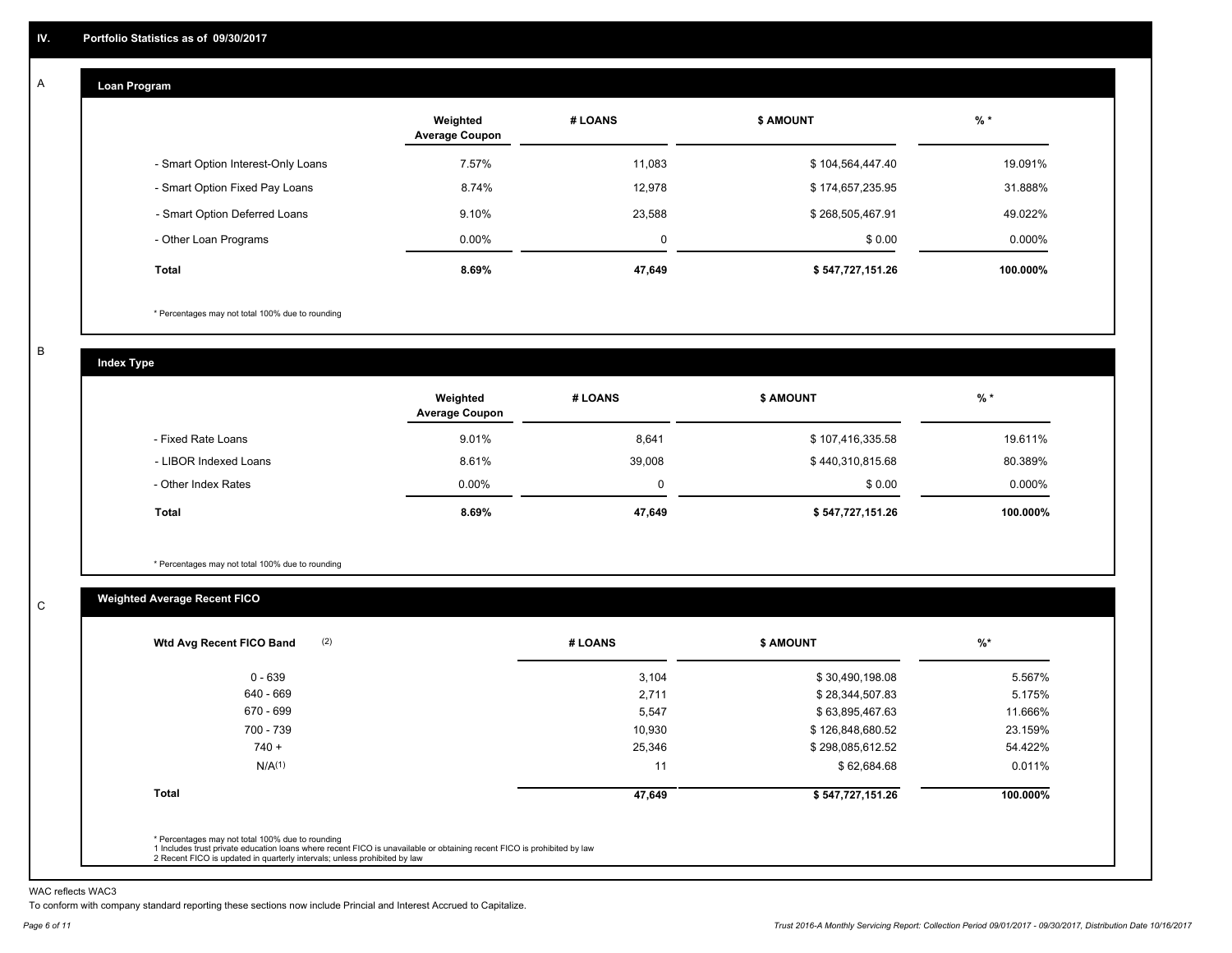| ٧. | 2016-A Reserve Account, Principal Distribution, and R-2 Certificate Calculations     |                  |
|----|--------------------------------------------------------------------------------------|------------------|
| А. | <b>Reserve Account</b>                                                               |                  |
|    | Specified Reserve Account Balance                                                    | \$1,557,854.00   |
|    | Actual Reserve Account Balance                                                       | \$1,557,854.00   |
| В. | <b>Principal Distribution Amount</b>                                                 |                  |
|    | i.<br>Class A Notes Outstanding                                                      | \$394,289,667.51 |
|    | Pool Balance<br>ii.                                                                  | \$547,727,151.26 |
|    | First Priority Principal Distribution Amount (i - ii)<br>iii.                        | \$0.00           |
|    | Class A and B Notes Outstanding<br>iv.                                               | \$444,289,667.51 |
|    | First Priority Principal Distribution Amount<br>v.                                   | \$0.00           |
|    | Pool Balance<br>vi.                                                                  | \$547,727,151.26 |
|    | Specified Overcollateralization Amount<br>vii.                                       | \$164,318,145.38 |
|    | Regular Principal Distribution Amount (if (iv > 0, (iv - v) - (vi - vii))<br>viii.   | \$60,880,661.63  |
|    | Pool Balance<br>ix.                                                                  | \$547,727,151.26 |
|    | 10% of Initial Pool Balance<br>х.                                                    | \$61,822,914.68  |
|    | First Priority Principal Distribution Amount<br>xi.                                  | \$0.00           |
|    | Regular Principal Distribution Amount<br>xii.                                        | \$60,880,661.63  |
|    | Available Funds (after payment of waterfall items A through I)<br>xiii.              | \$0.00           |
|    | xiv. Additional Principal Distribution Amount (if(vi <= x,min(xiii, vi - xi - xii))) | \$0.00           |
| C. | R-2 Certificate                                                                      |                  |
|    | <b>Previous Notional Balance</b>                                                     | \$37,490,591.00  |
|    | Shortfall of Principal                                                               | \$0.00           |
|    | Shortfall of Interest                                                                | \$0.00           |
|    | <b>Current Notional Balance</b>                                                      | \$37,490,591.00  |
|    | Excess Distribution Allocated (1)                                                    | \$0.00           |
|    |                                                                                      |                  |
|    |                                                                                      |                  |
|    |                                                                                      |                  |

1. Until the notional amount of the R-2 Certificate is reduced to zero and if there is excess cash through the distribution available it will be distributed to the R-2 Certificate, otherwise the amount will be zero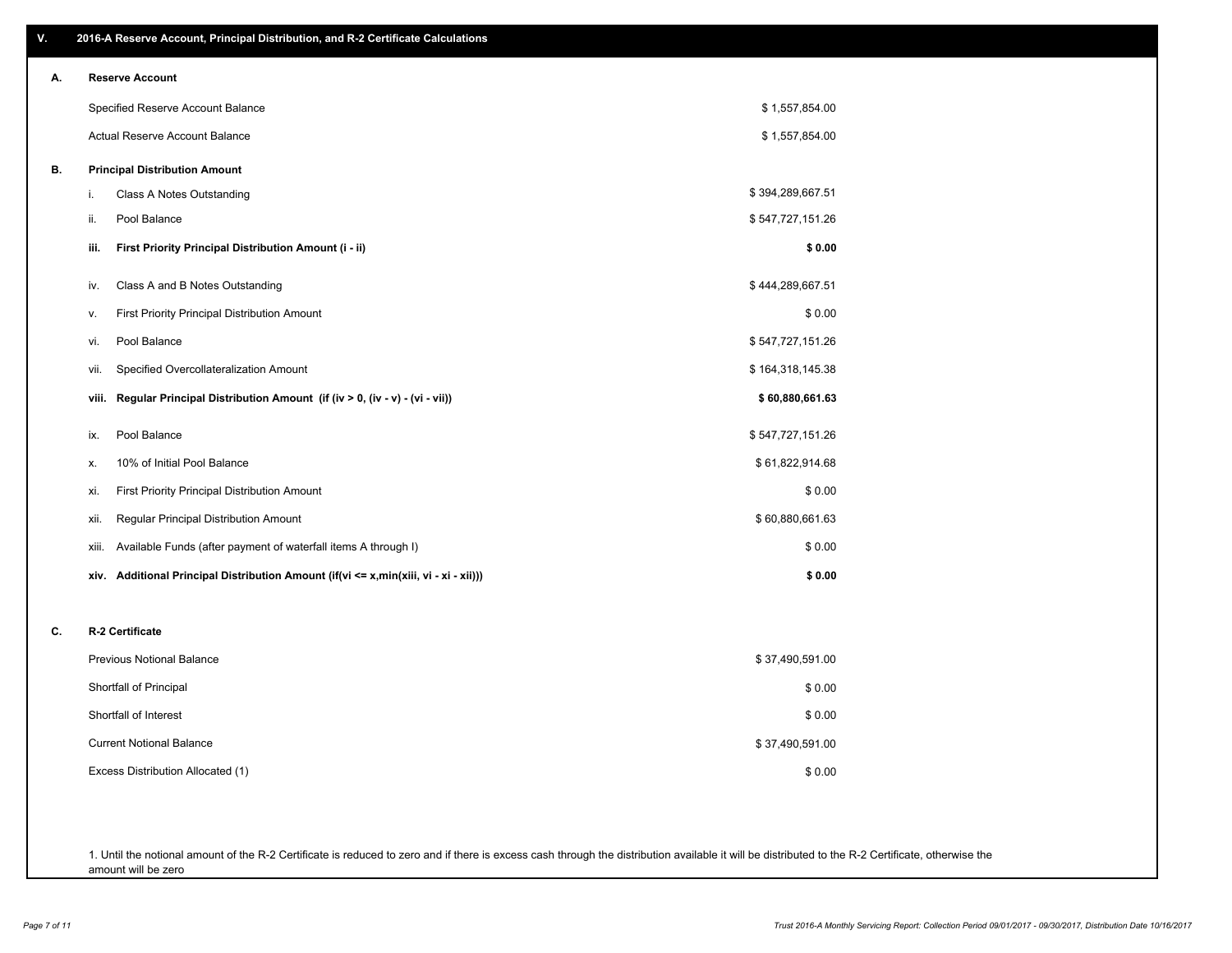|    |                                                         | Paid           | <b>Funds Balance</b> |
|----|---------------------------------------------------------|----------------|----------------------|
|    | <b>Total Available Funds</b>                            |                | \$8,761,236.16       |
| A  | <b>Trustee Fees</b>                                     | \$0.00         | \$8,761,236.16       |
| В  | <b>Servicing Fees</b>                                   | \$346,233.33   | \$8,415,002.83       |
| C  | i. Administration Fees                                  | \$8,333.00     | \$8,406,669.83       |
|    | ii. Unreimbursed Administrator Advances plus any Unpaid | \$0.00         | \$8,406,669.83       |
| D  | Class A Noteholders Interest Distribution Amount        | \$876,468.76   | \$7,530,201.07       |
| E  | First Priority Principal Payment                        | \$0.00         | \$7,530,201.07       |
| F. | Class B Noteholders Interest Distribution Amount        | \$160,788.39   | \$7,369,412.68       |
| G  | Reinstatement Reserve Account                           | \$0.00         | \$7,369,412.68       |
| H  | <b>Regular Principal Distribution</b>                   | \$7,369,412.68 | \$0.00               |
|    | <b>Carryover Servicing Fees</b>                         | \$0.00         | \$0.00               |
| J  | Additional Principal Distribution Amount                | \$0.00         | \$0.00               |
| K  | Unpaid Expenses of Trustee                              | \$0.00         | \$0.00               |
| L  | Unpaid Expenses of Administrator                        | \$0.00         | \$0.00               |
| м  | i. Remaining Funds to the R-1 Certificateholder(s)      | \$0.00         | \$0.00               |
|    | ii. Remaining Funds to the R-2 Certificateholder(s)     | \$0.00         | \$0.00               |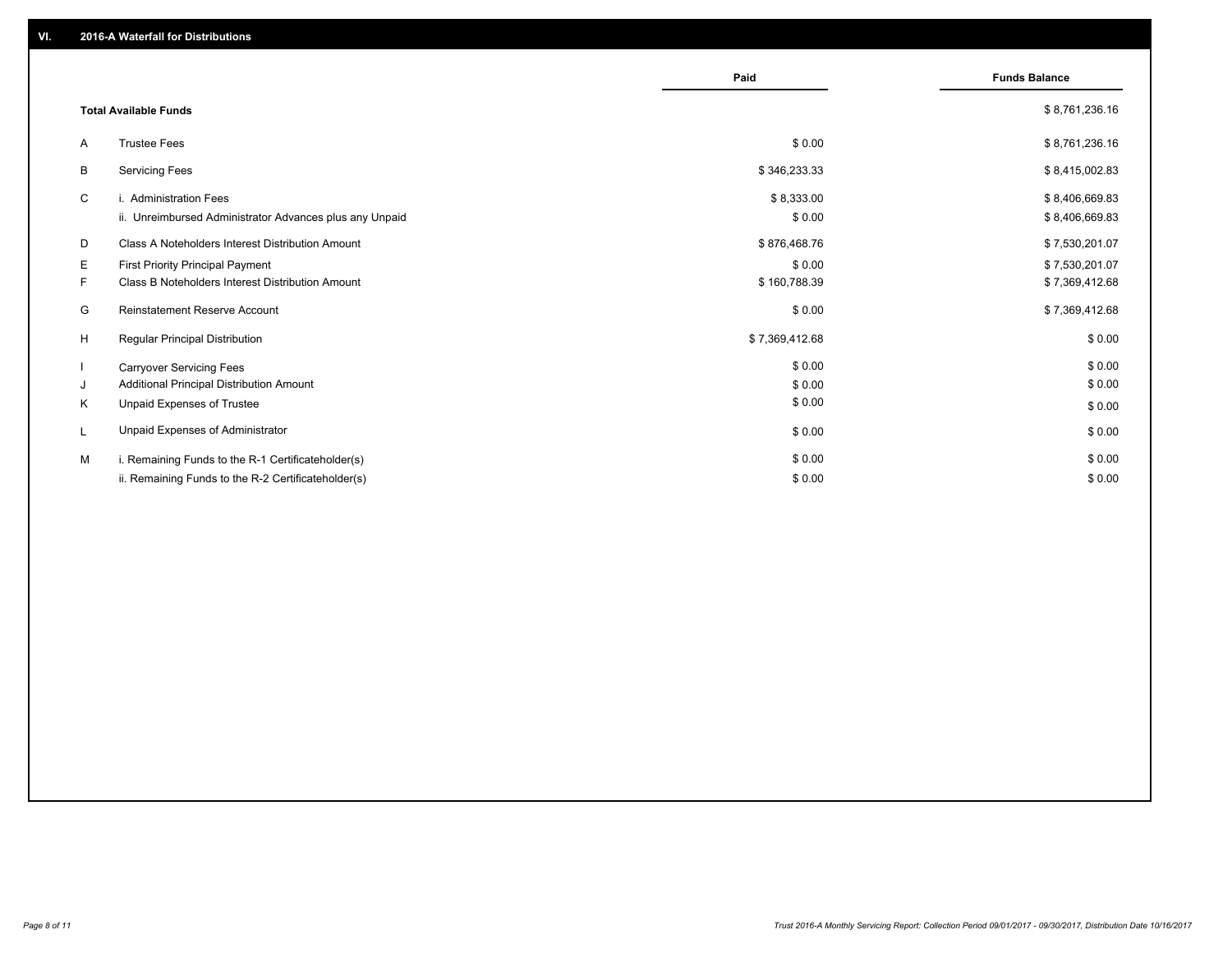| <b>Distribution Amounts</b>                                |                         |                         |                         |
|------------------------------------------------------------|-------------------------|-------------------------|-------------------------|
|                                                            | A1                      | A <sub>2</sub> A        | A <sub>2</sub> B        |
| Cusip/Isin                                                 | 78449FAA9               | 78449FAB7               | 78449FAC5               |
| <b>Beginning Balance</b>                                   | \$42,289,667.51         | \$218,000,000.00        | \$134,000,000.00        |
| Index                                                      | <b>LIBOR</b>            | <b>FIXED</b>            | <b>LIBOR</b>            |
| Spread/Fixed Rate                                          | 0.70%                   | 2.70%                   | 1.50%                   |
| Record Date (Days Prior to Distribution)                   | 1 NEW YORK BUSINESS DAY | 1 NEW YORK BUSINESS DAY | 1 NEW YORK BUSINESS DAY |
| <b>Accrual Period Begin</b>                                | 9/15/2017               | 9/15/2017               | 9/15/2017               |
| <b>Accrual Period End</b>                                  | 10/16/2017              | 10/15/2017              | 10/16/2017              |
| Daycount Fraction                                          | 0.08611111              | 0.08333333              | 0.08611111              |
| Interest Rate*                                             | 1.93444%                | 2.70000%                | 2.73444%                |
| <b>Accrued Interest Factor</b>                             | 0.001665768             | 0.002250000             | 0.002354657             |
| <b>Current Interest Due</b>                                | \$70,444.77             | \$490,500.00            | \$315,523.99            |
| Interest Shortfall from Prior Period Plus Accrued Interest | $\mathsf{\$}$ -         | $\mathsf{\$}$ -         | $\mathsf{\$}$ -         |
| <b>Total Interest Due</b>                                  | \$70,444.77             | \$490,500.00            | \$315,523.99            |
| Interest Paid                                              | \$70,444.77             | \$490,500.00            | \$315,523.99            |
| Interest Shortfall                                         | $\mathsf{\$}$ -         | $\mathbb{S}$ -          | $$ -$                   |
| <b>Principal Paid</b>                                      | \$7,369,412.68          | $\mathcal{S}$ -         | $$ -$                   |
| <b>Ending Principal Balance</b>                            | \$34,920,254.83         | \$218,000,000.00        | \$134,000,000.00        |
| Paydown Factor                                             | 0.049459146             | 0.000000000             | 0.000000000             |
| <b>Ending Balance Factor</b>                               | 0.234364126             | 1.000000000             | 1.000000000             |

\* Pay rates for Current Distribution. For the interest rates applicable to the next distribution date, please see https://www.salliemae.com/about/investors/data/SMBabrate.txt.

**VII. 2016-A Distributions**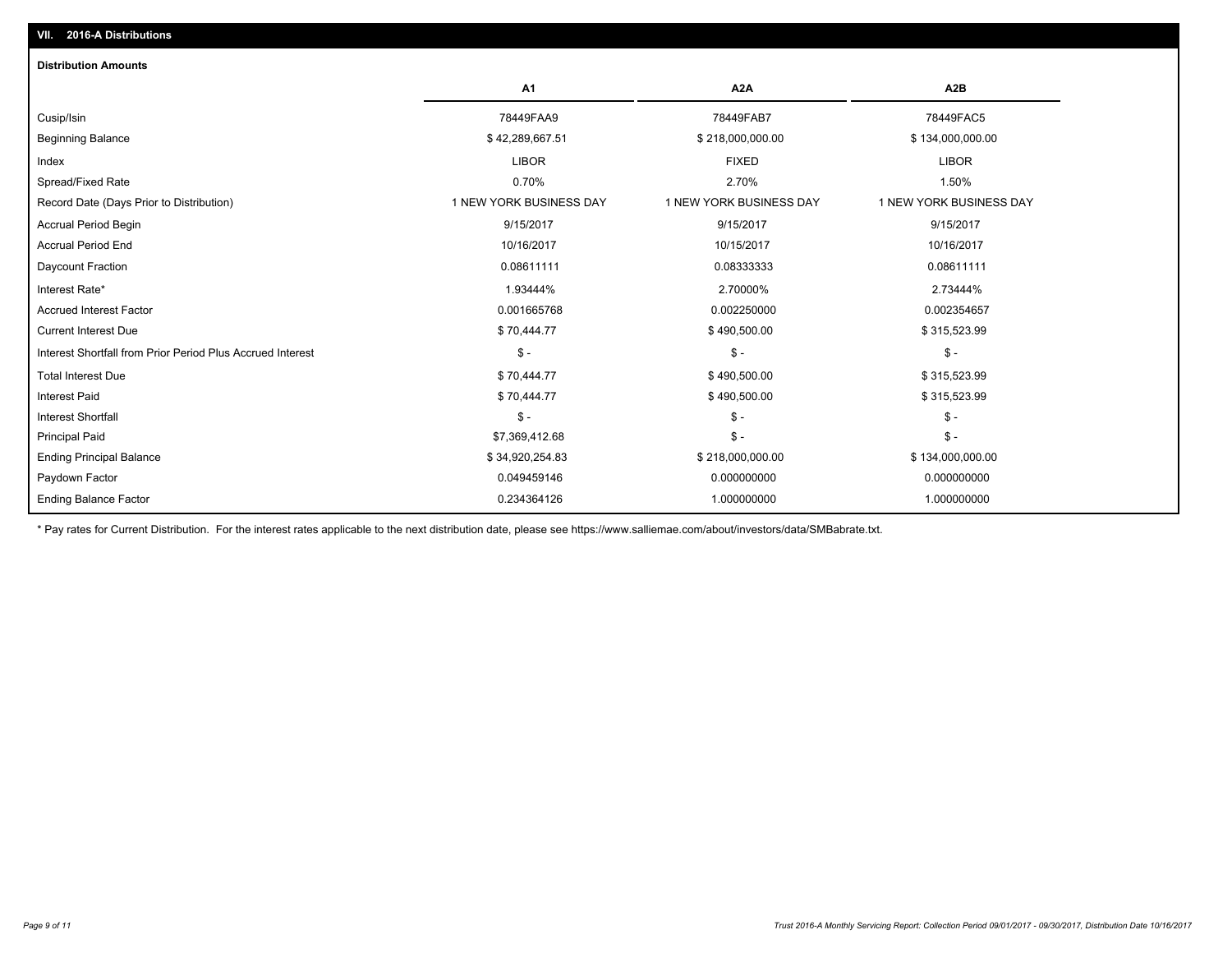| VII. ZU 10-A DISTIDUTIONS                                  |                         |
|------------------------------------------------------------|-------------------------|
| <b>Distribution Amounts</b>                                |                         |
|                                                            | в                       |
| Cusip/Isin                                                 | 78449FAD3               |
| <b>Beginning Balance</b>                                   | \$50,000,000.00         |
| Index                                                      | <b>LIBOR</b>            |
| Spread/Fixed Rate                                          | 2.50%                   |
| Record Date (Days Prior to Distribution)                   | 1 NEW YORK BUSINESS DAY |
| Accrual Period Begin                                       | 9/15/2017               |
| <b>Accrual Period End</b>                                  | 10/16/2017              |
| Daycount Fraction                                          | 0.08611111              |
| Interest Rate*                                             | 3.73444%                |
| Accrued Interest Factor                                    | 0.003215768             |
| <b>Current Interest Due</b>                                | \$160,788.39            |
| Interest Shortfall from Prior Period Plus Accrued Interest | $$ -$                   |
| <b>Total Interest Due</b>                                  | \$160,788.39            |
| <b>Interest Paid</b>                                       | \$160,788.39            |
| Interest Shortfall                                         | $$ -$                   |
| <b>Principal Paid</b>                                      | $$ -$                   |
| <b>Ending Principal Balance</b>                            | \$50,000,000.00         |
| Paydown Factor                                             | 0.000000000             |
| <b>Ending Balance Factor</b>                               | 1.000000000             |

\* Pay rates for Current Distribution. For the interest rates applicable to the next distribution date, please see https://www.salliemae.com/about/investors/data/SMBabrate.txt.

**VII. 2016-A Distributions**